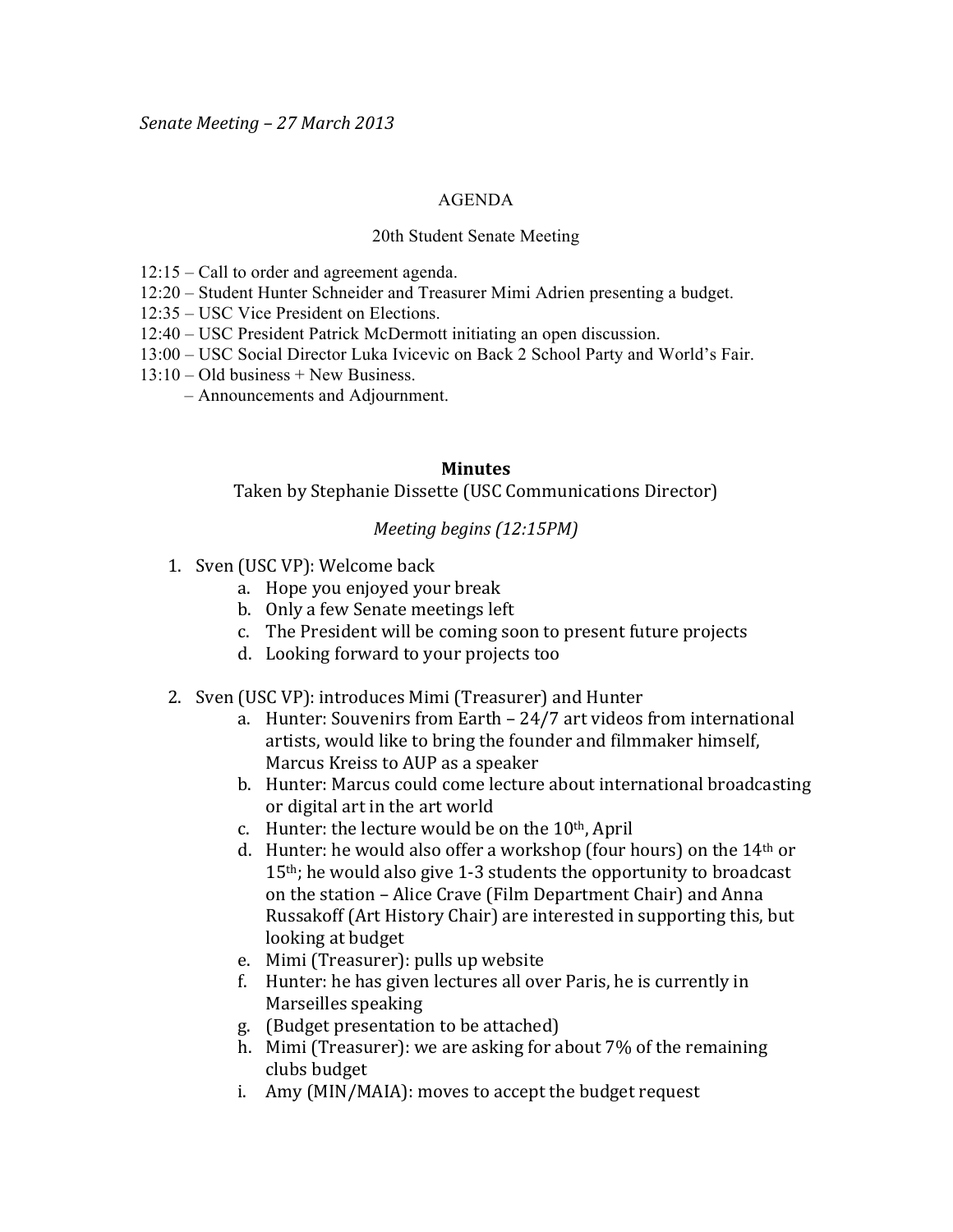- j. Stephanie (IBA): seconds
- k. Darcee (MPL/MPPA): would this be open to all students at this school to participate; and how will the 1-3 students be chosen for this?
- l. Hunter: I assume it would be open to everyone, and Marcus would determine the 1-3 students
- m. Ryan (MCT): moves to previous question
- n. Budget voted in unanimously
- 3. Sven (USC VP): a few words on upcoming elections
	- a. Two rounds this month  $1<sup>st</sup> SGA$ : nine possible individuals (undergrad and grad);  $2<sup>nd</sup>$  is Senators
	- b. Consider for yourselves stepping up to run for an executive positions; you already have experience as Senators; also please look around for anyone interested
	- c. The deadline for these applications is a week from Sunday; please do look for people interested, people with the skill set already; send them to come speak to the executive team too
	- d. SGA does have an important task, and we need capable people, willing to do a lot of behind the scenes work
	- e. (Timeline to be attached)
	- f. Site will be up shortly and we will send that out when possible
	- g. Stephanie (USC Communications): point of information: the USC SGA will be holding special office hours next week – 1PM-5PM Friday, April  $5<sup>th</sup>$  – on top of our normal hours, specifically as an Open House for anyone interested in running for Student Government; we will include this in the upcoming Monday mail, which will still be sent out Monday, regardless of the day off of school.
	- h. Sven (USC VP): invites Patrick (USC President) up to speak
	- i. Patrick (USC President): as you know, the Executive team meets weekly to discuss things like the upcoming elections; we have ideas like this upcoming open house (Friday, April  $5<sup>th</sup> 1-5PM$ ); however, we would love to hear your ideas about how to get the whole student body interested and exciting about the upcoming elections;
	- j. Patrick (USC President): be creative, do you have any ideas to share?
	- k. Sven (USC VP): to initiate an open discussion does anyone have any ideas?
	- l. Rene (MAGCS): this is to promote elections around campus?
	- m. Sven (USC VP): yes.
	- n. Alex (JCC): do you guys hold anything similar to a candidate forum like a meet and greet as opposed to just speech night?
	- o. Sven (USC VP): at this point, no, but it's a good idea
	- p. Darcee (MPL/MPPA): I just remember over the past year's elections, there were tables everywhere around campus – I didn't notice it as much during the spring round  $-$  I thought that was effective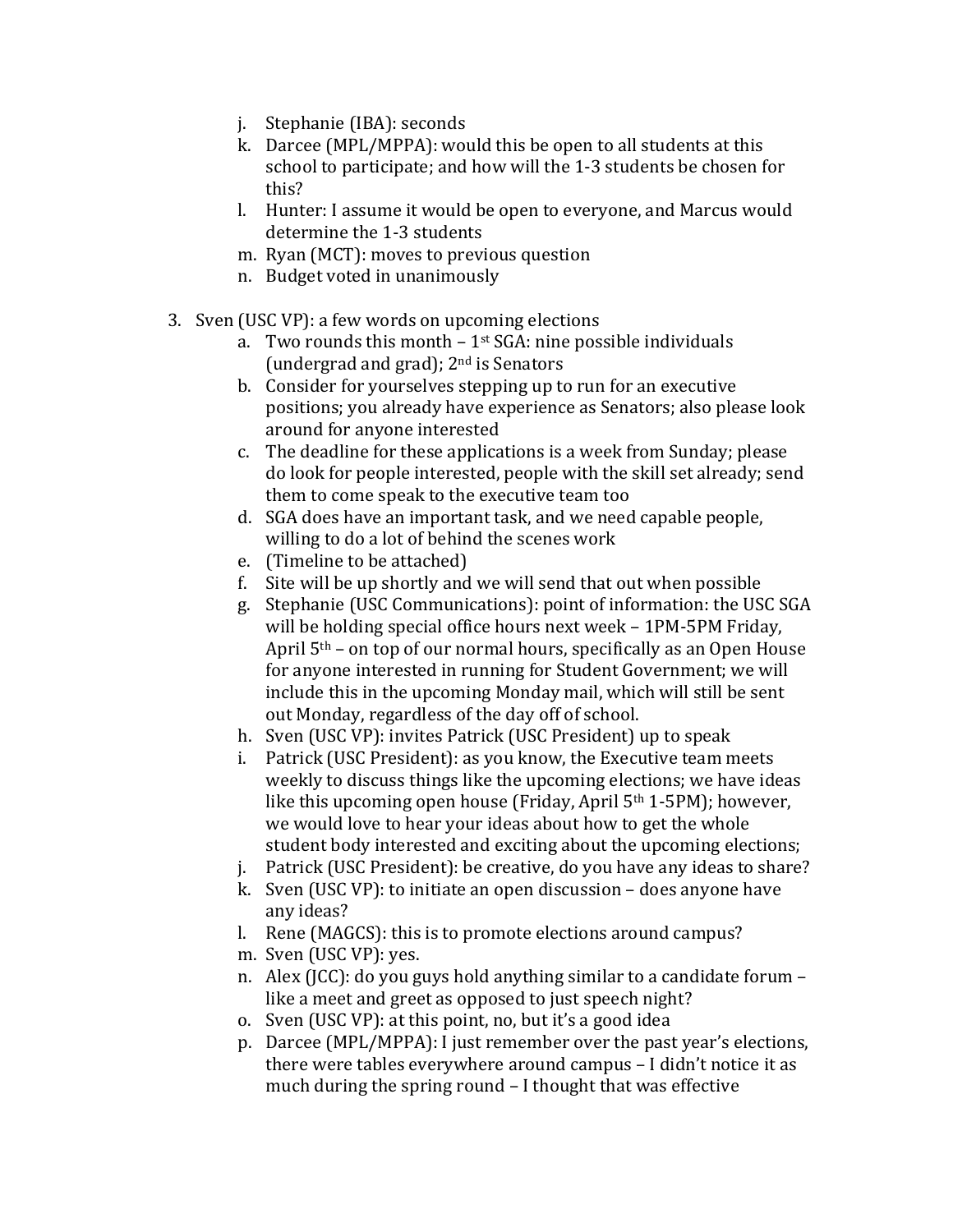- q. Sven (USC VP): maybe ways that you can use your senator positions? Other than email perhaps?
- r. Darcee (MPL/MPPA): maybe an overall email announcing elections – maybe outlining what senators have done this year, and as individual members of the SGA? Often people do not know what we do in the student government.
- s. Ryan (MCT): I doubt it's possible, but we had TVs at Suffolk could be broadcast in the Amex?
- t. Sven (USC VP): we should have the TVs running by the end of the week, and that should be solved too
- u. Togzhan (Senior): We have a broadcast news writing class where we could film interviews with the candidates... we could talk about it in our class
- v. Rene (MAGCS): we could do it Togzhan (Senior) and I.
- w. Togzhan (Senior): we have a project coming up anyway.
- x. Rene (MAGCS): by Sunday we will know all the candidates?
- y. Sven (USC VP): you should ask around, because they are not officially announced until speech night; but Togzhan (Senior) and Rene (MAGCS) you would cover this?
- z. Togzhan (Senior) and Rene (MAGCS): yes.
- aa. Sven (USC VP): also, Luka (USC Social) suggested a debate; thoughts?
- bb. Darcee (MPL/MPPA): I think it sounds interesting, but I can imagine people that will be intimidated by the idea – speech night is already intimidating to many.
- cc. Sven (USC VP): are any of you considering running at this point? No? Well, give it some thought. Thanks in particular to Togzhan (Senior). and Rene (MAGCS) for offering to help cover this. Please remember that we need your help with word-of-mouth communications in particular.
- 4. Sven (USC VP): Old/New Business?
	- a. Max (Econ): there is another Econ speaker here tonight about the financial crisis; he works for the National Bank of Ireland; he was sent to the EU group to discuss the bailout; I hear he is a funny guy, so it should be interested. It's 6:30PM in C-12
	- b. Stephanie (USC Communications) & Maritza (Art History): Herve Vanel is coming tomorrow to speak at 4:00PM in C-12 on Early Pop Art; he is another candidate for the Art History Department
	- c. Stephanie (USC Communications): quick updates for Luka: there is another World's Fair meeting coming up in the next couple weeks – Luka will be in touch; also he is hosting a party at the old Neo club a week from Friday (April  $5<sup>th</sup>$ ) that is exclusive for AUP students and free entry; more information will come soon.
	- d. Sven (USC VP): Just to keep you all thinking about the way meetings are held; if you have any ideas as to how to improve meetings,